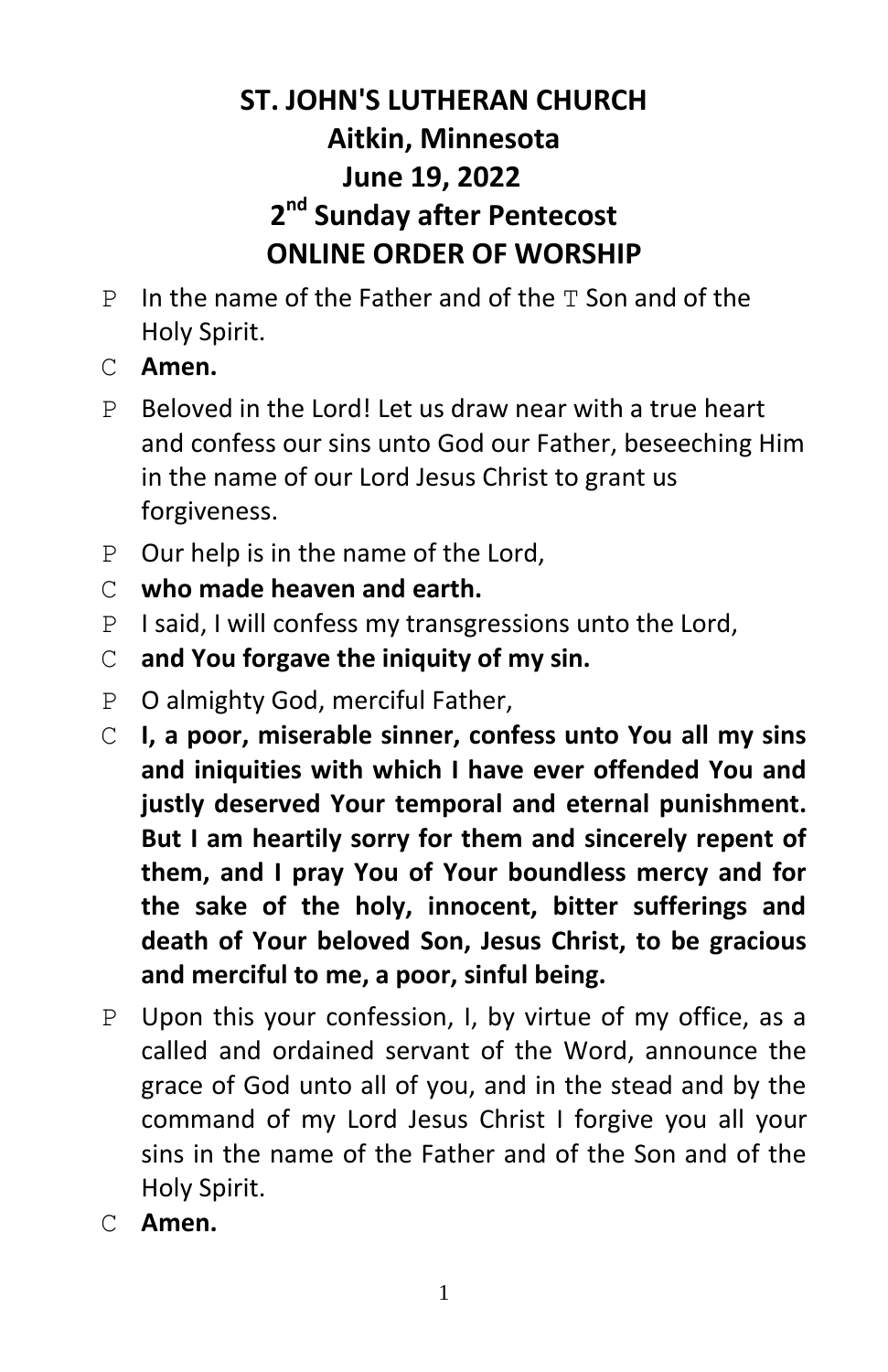# **Introit**

Be to me a rock of refuge, to which I may continually come;\*

you have given the command to save me, for you are my rock and my | fortress.

You who have made me see many troubles and calamities will revive | me again;\*

from the depths of the earth you will bring me up again.

You will increase my | greatness\*

and comfort  $\vert$  me again.

I will also praise you with the harp for your faithfulness, | O my God;\*

I will sing praises to you with the lyre, O Holy One of | Israel.

My lips will shout for joy, when I sing prais- | es to you;\*

my soul also, which you | have redeemed.

And my tongue will talk of your righteous help all | the day long,\*

for they have been put to shame and disappointed who sought to  $\vert$  do me hurt.

**Glory be to the Father and | to the Son**\*

**and to the Holy | Spirit;**

**as it was in the be- | ginning,**\*

**is now, and will be forever. | Amen.**

Be to me a rock of refuge, to which I may continually come;\*

you have given the command to save me, for you are my rock and my | fortress.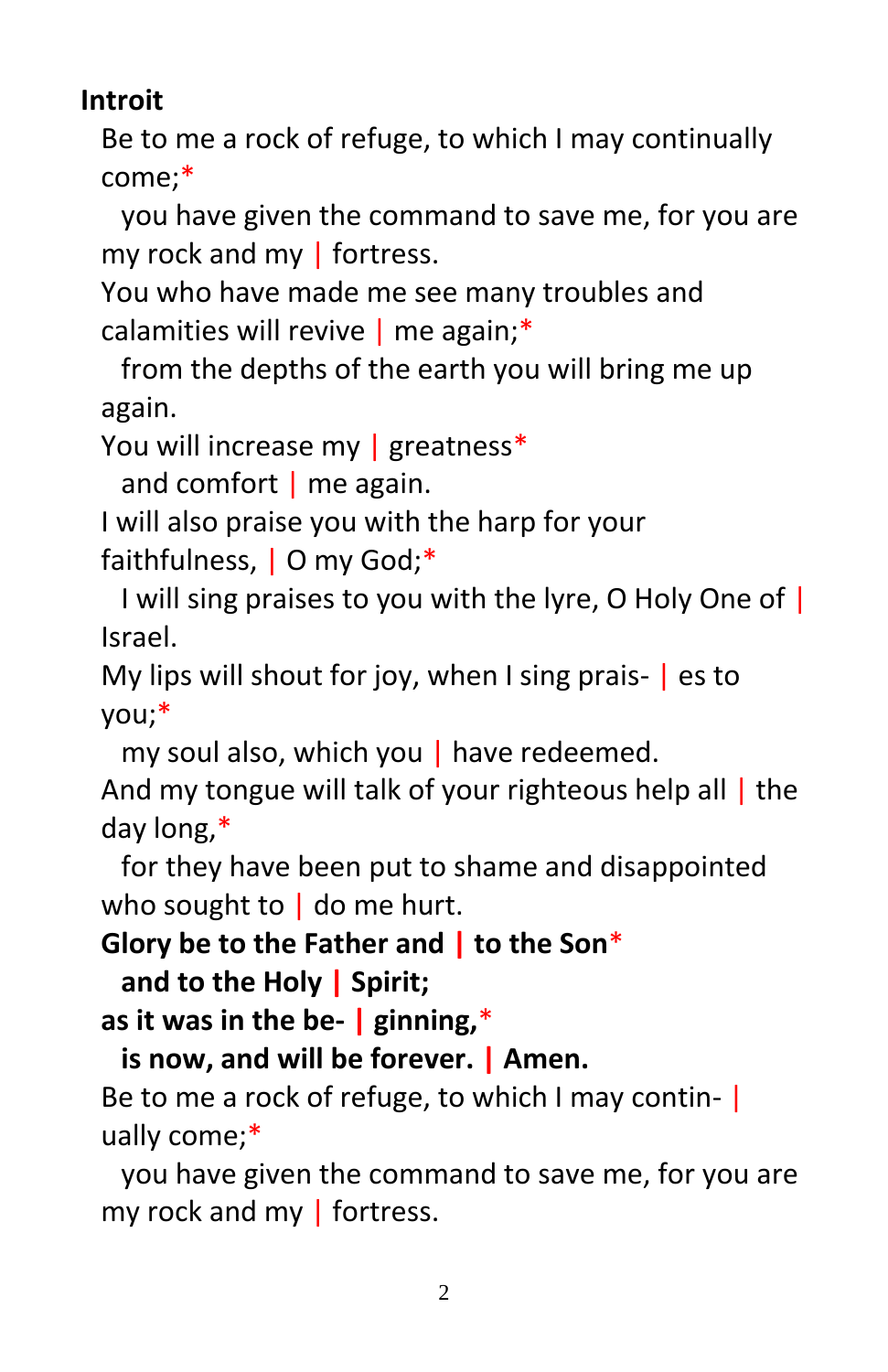## Lord, who lives and reigns with You and the Holy

Spirit, one God, now and forever. C **Amen.**

P Let us pray.

#### **Old Testament Reading** *Isaiah 65:1–9*

I was ready to be sought by those who did not ask for me;

O God, You have prepared for those who love You such good things as surpass our understanding. Cast out all sins and evil desires from us, and pour into our hearts Your Holy Spirit to guide us into all blessedness; through Jesus Christ, Your Son, our

I was ready to be found by those who did not seek me.

I said, "Here am I, here am I,"

to a nation that was not called by my name.

I spread out my hands all the day

to a rebellious people,

who walk in a way that is not good,

following their own devices;

a people who provoke me

to my face continually,

sacrificing in gardens

and making offerings on bricks;

who sit in tombs,

and spend the night in secret places;

who eat pig's flesh,

and broth of tainted meat is in their vessels; who say, "Keep to yourself,

do not come near me, for I am too holy for you."

**Salutation and Collect of the Day** *Proper 7 (Year C)*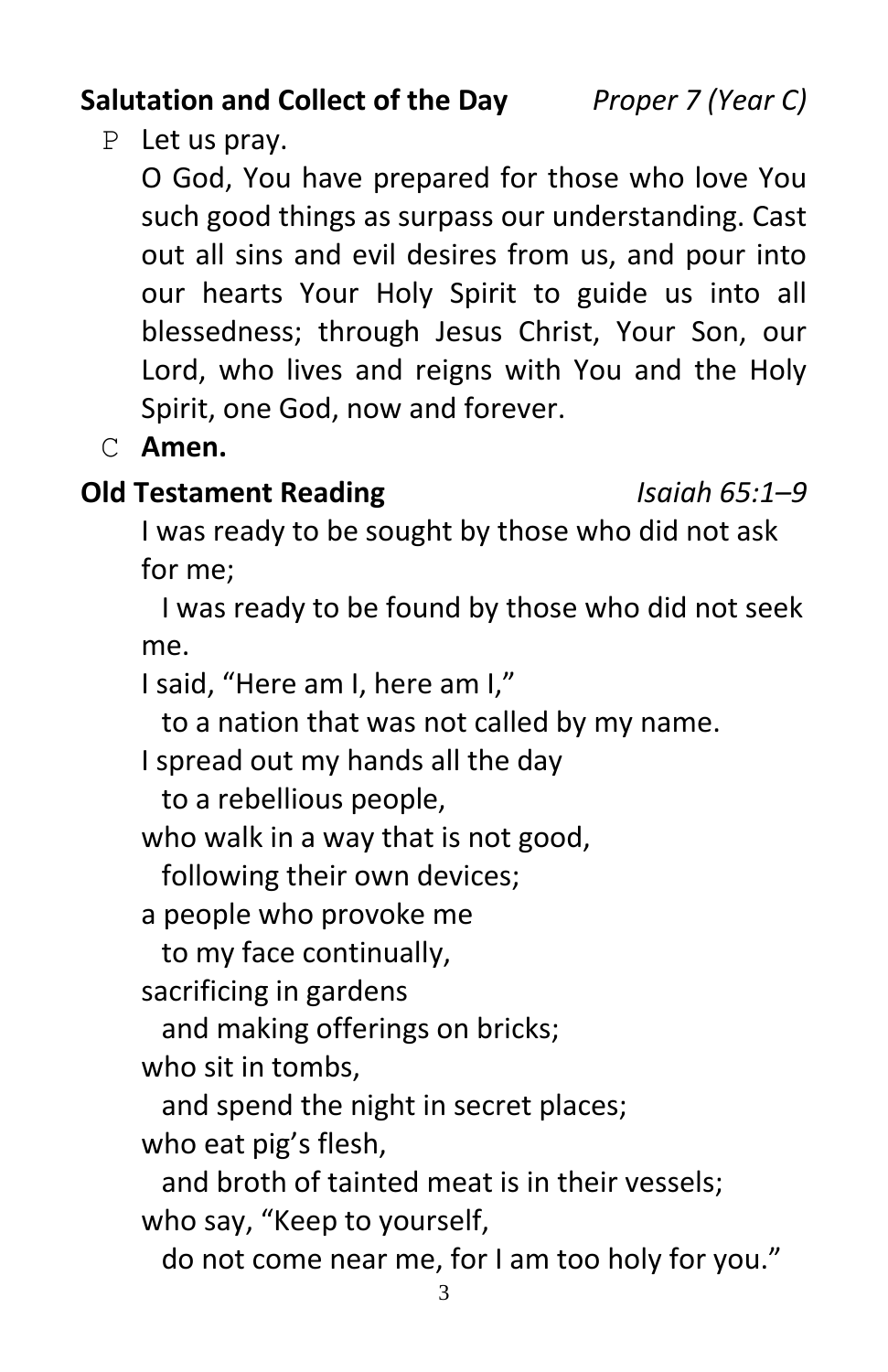These are a smoke in my nostrils,

a fire that burns all the day.

Behold, it is written before me:

"I will not keep silent, but I will repay;

I will indeed repay into their bosom

both your iniquities and your fathers' iniquities together,

says the LORD;

because they made offerings on the mountains and insulted me on the hills,

I will measure into their bosom payment for their former deeds."

Thus says the LORD:

"As the new wine is found in the cluster, and they say, 'Do not destroy it, for there is a blessing in it,'

so I will do for my servants' sake, and not destroy them all.

I will bring forth offspring from Jacob, and from Judah possessors of my mountains; my chosen shall possess it, and my servants shall dwell there."

A This is the Word of the Lord.

C **Thanks be to God.**

## **Epistle** *Galatians 3:23—4:70*

Now before faith came, we were held captive under the law, imprisoned until the coming faith would be revealed. So then, the law was our guardian until Christ came, in order that we might be justified by faith. But now that faith has come, we are no longer under a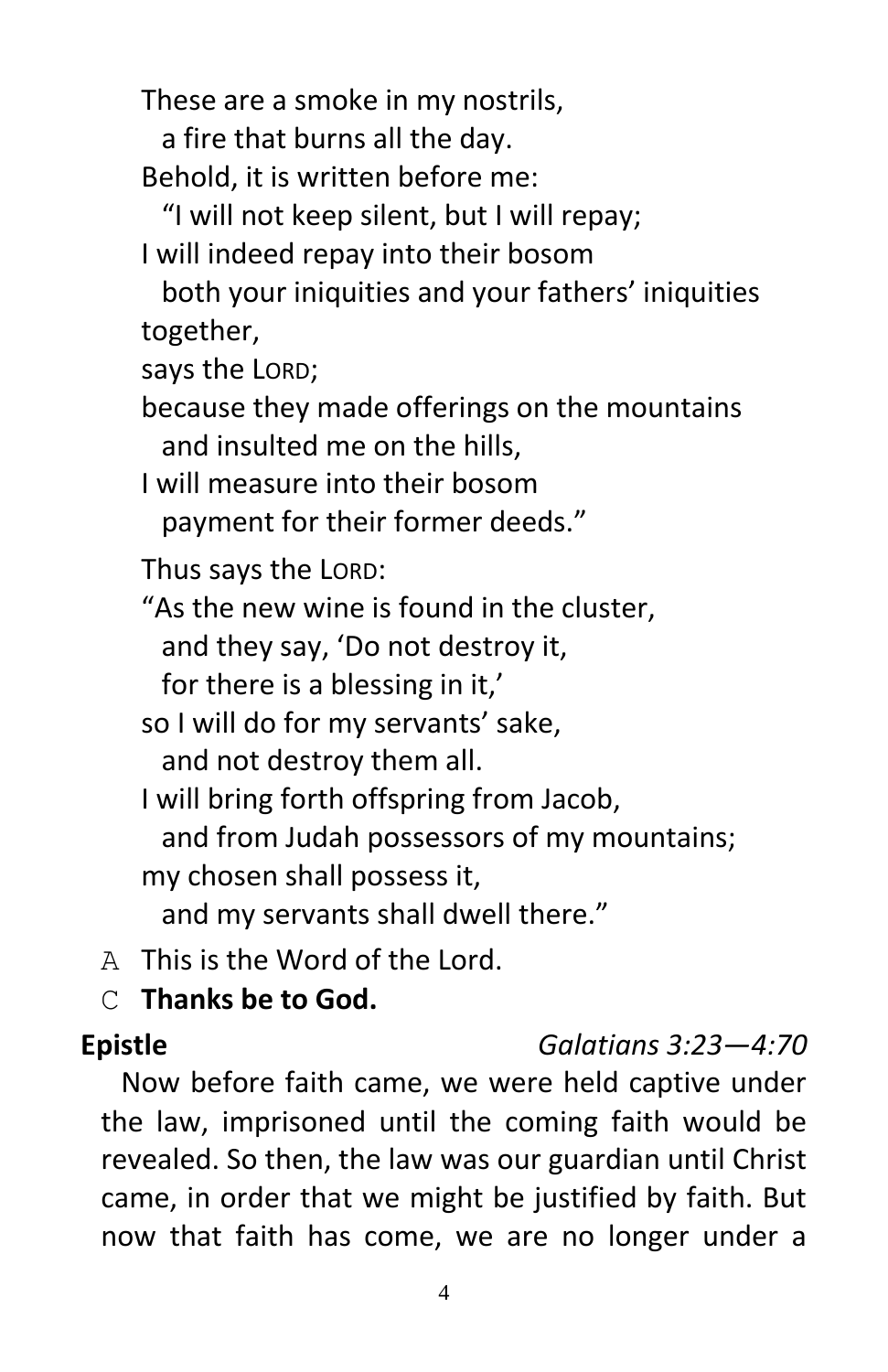guardian, for in Christ Jesus you are all sons of God, through faith. For as many of you as were baptized into Christ have put on Christ. There is neither Jew nor Greek, there is neither slave nor free, there is neither male nor female, for you are all one in Christ Jesus. And if you are Christ's, then you are Abraham's offspring, heirs according to promise.

I mean that the heir, as long as he is a child, is no different from a slave, though he is the owner of everything, but he is under guardians and managers until the date set by his father. In the same way we also, when we were children, were enslaved to the elementary principles of the world. But when the fullness of time had come, God sent forth his Son, born of woman, born under the law, to redeem those who were under the law, so that we might receive adoption as sons. And because you are sons, God has sent the Spirit of his Son into our hearts, crying, "Abba! Father!" So you are no longer a slave, but a son, and if a son, then an heir through God.

A This is the Word of the Lord.

### C **Thanks be to God.**

### **Holy Gospel** *Luke 8:26–39*

Then they sailed to the country of the Gerasenes, which is opposite Galilee. When Jesus had stepped out on land, there met him a man from the city who had demons. For a long time he had worn no clothes, and he had not lived in a house but among the tombs. When he saw Jesus, he cried out and fell down before him and said with a loud voice, "What have you to do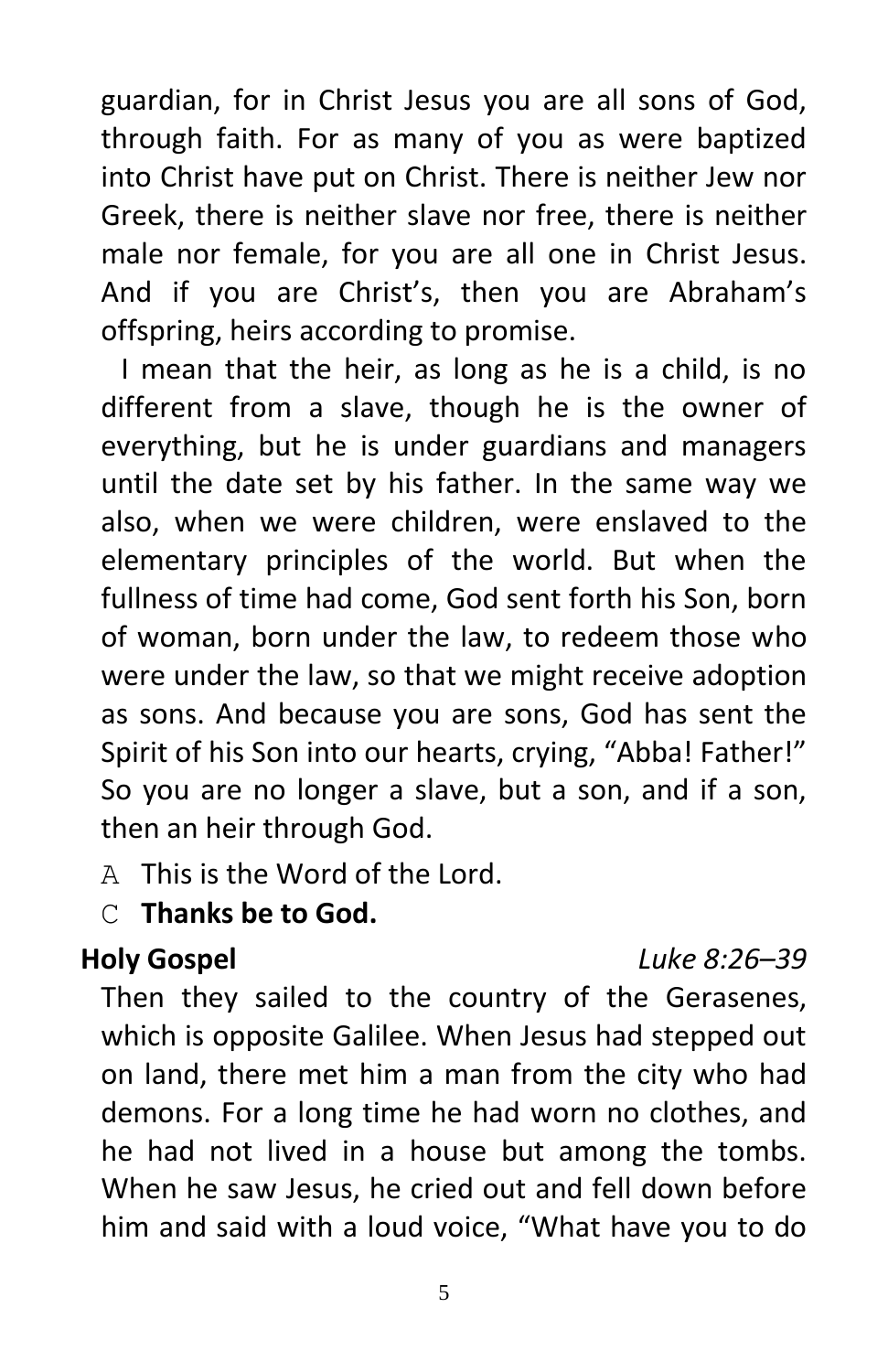with me, Jesus, Son of the Most High God? I beg you, do not torment me." For he had commanded the unclean spirit to come out of the man. (For many a time it had seized him. He was kept under guard and bound with chains and shackles, but he would break the bonds and be driven by the demon into the desert.) Jesus then asked him, "What is your name?" And he said, "Legion," for many demons had entered him. And they begged him not to command them to depart into the abyss. Now a large herd of pigs was feeding there on the hillside, and they begged him to let them enter these. So he gave them permission. Then the demons came out of the man and entered the pigs, and the herd rushed down the steep bank into the lake and were drowned.

When the herdsmen saw what had happened, they fled and told it in the city and in the country. Then people went out to see what had happened, and they came to Jesus and found the man from whom the demons had gone, sitting at the feet of Jesus, clothed and in his right mind, and they were afraid. And those who had seen it told them how the demon-possessed man had been healed. Then all the people of the surrounding country of the Gerasenes asked him to depart from them, for they were seized with great fear. So he got into the boat and returned. The man from whom the demons had gone begged that he might be with him, but Jesus sent him away, saying, "Return to your home, and declare how much God has done for you." And he went away, proclaiming

6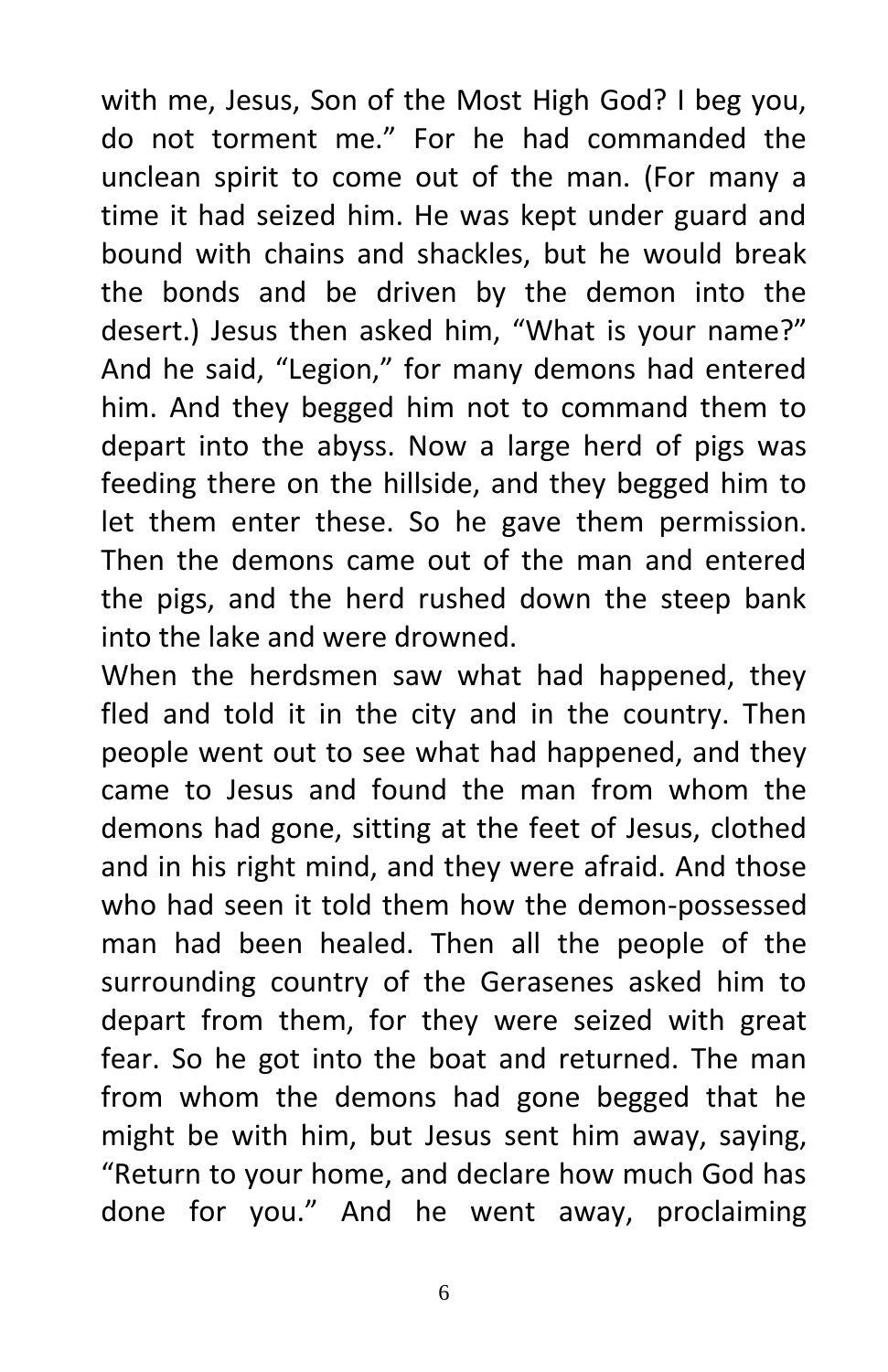throughout the whole city how much Jesus had done for him.

- P This is the Gospel of the Lord.
- C **Praise be to Thee, O Christ.**

# **Apostles' Creed**

C **I believe in God, the Father Almighty, maker of heaven and earth. And in Jesus Christ, His only Son, our Lord, who was conceived by the Holy Spirit, born of the virgin Mary, suffered under Pontius Pilate, was crucified, died and was buried. He descended into hell. The third day He rose again from the dead. He ascended into heaven and sits at the right hand of God the Father Almighty. From thence He will come to judge the living and the dead. I believe in the Holy Spirit, the holy Christian Church,**

 **the communion of saints, the forgiveness of sins, the resurrection of the body, and the life everlasting. Amen.**

## **Sermon Text – Luke 8:26-39 Theme – The Destroyer Disarmed and Defeated**

The book *Hell from the Heavens* (by John Wukovits, Boston: Da Capo Press, 2015), tells the story of the largest single-ship kamikaze attack of World War II. The date was April 16, 1945. It happened during the battle of Okinawa. The ship that was attacked was the *USS Laffey.* This destroyer had been involved in three previous assaults. The crew had seen combat before, but nothing like this. For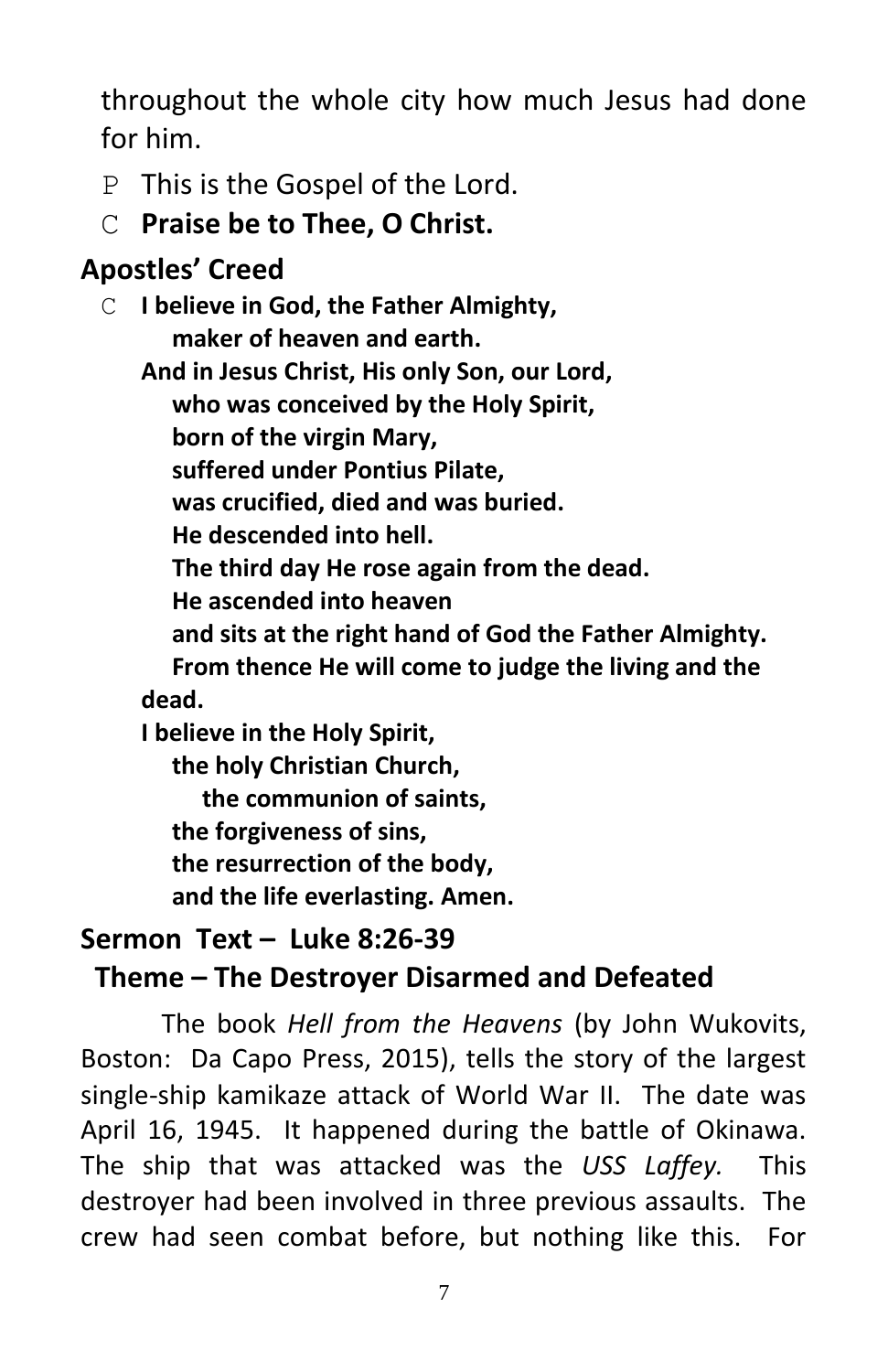eighty minutes the ship was attacked by no fewer than twenty-two suicide aircraft. The ship sustained significant damage, but it was not destroyed.

In our text for today, we hear about another battle that involved a destroyer. The only thing is the destroyer is not a ship, but is the Evil One, the Devil. The scene of this battle is along the shore of the Sea of Galilee. Jesus gets out of a boat on the east side of that Sea. He is in the country of the Geransenes. It was pagan territory. It was a place where demons roamed. And so, we read, **"When Jesus had stepped out on the land, there met him a man from the city who had demons"** (Luke 8:27a).

This guy was in rough shape. A few years back we would have called him a "streaker;" and this "streaker" liked to hang out with skeletons. I say that because we are told that he didn't wear clothes and that he lived in the tombs (Luke 8:27b). This man's family and friends had tried to help him, but he refused their help and ran away.

As Jesus and His disciples get out of the boat, they are face-to-face with this demon possessed man. It was a scary situation. The man's name was "Legion." Luke explains that is because the man was possessed by so many demons. A Roman legion usually numbered somewhere around six thousand. Can you imagine the damage that thousands of demons were inflicting on this poor man?

While Jesus was outnumbered, He was not overmatched. The battle was over even before it started. The demons knew that; that's why the demons were begging Jesus not to send them into the abyss; we would call the abyss "hell." For some reason Jesus does what they asked him to do and sent them into a herd of pigs. And, we are told that **"The herd rushed down the steep back into the lake and drowned"** (Luke 8:33). They were sunk, literally.

8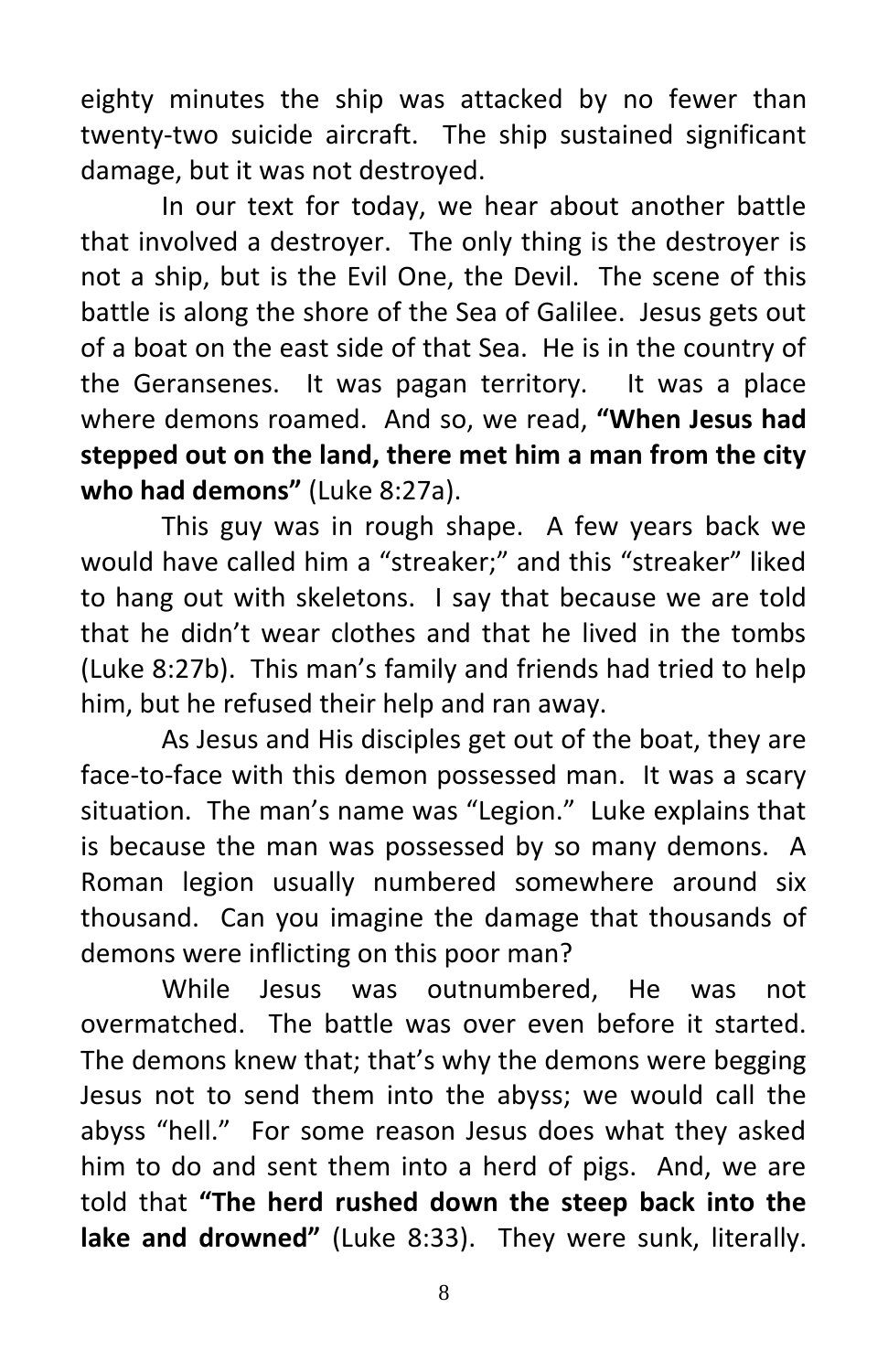The demons did to those pigs what those kamikaze pilots were unable to do to the *USS Laffey.* 

But the story isn't over. That poor demon possessed man is freed. There he is **"sitting at the feet of Jesus, clothed and in his right mind"** (Luke 8:35). In those days that is what the disciple of a rabbi would do. This man wanted to stay with Jesus. What does Jesus tell him to do? He tells him to **"Return to your home, and declare how much God has done for you"** (Luke 8:39).

This account, like that of the account of the repeated attacks on the *USS Laffey,* is a story of warfare. The Bible talks about how our struggle is a struggle **"against the spiritual forces of evil in the heavenly places"** (Ephesians 6:12).

Remember how earlier I said that the Devil was a "destroyer?" I say that because in John chapter 10, verse 10, Jesus is talking about the Devil when says that he **"comes only to steal and kill and destroy."** Also in Revelation 9:11, the devil is called the **"angel of the bottomless pit."** That's the aforementioned abyss. At Revelation 9:11 the Devil is also called **"Apollyon,"** which can be translated as "the destroyer." The point is The Devil and his evil angels have one goal and that goal is to destroy.

Think of the destruction that he had brought onto the man who was demon possessed. They destroyed his dignity as he was naked and living amongst the dead. They destroyed his relationships as he was living alone. And when they were cast into that herd of pigs, what did they do? They destroyed them.

To this day we see the Devil's destructive work being done in the lives of others and in our own lives. The Devil is at work destroying marriages, destroying relationships, destroying livelihoods, destroying churches, destroying the health and wellbeing of people. It is one assault after another. Sometimes our lives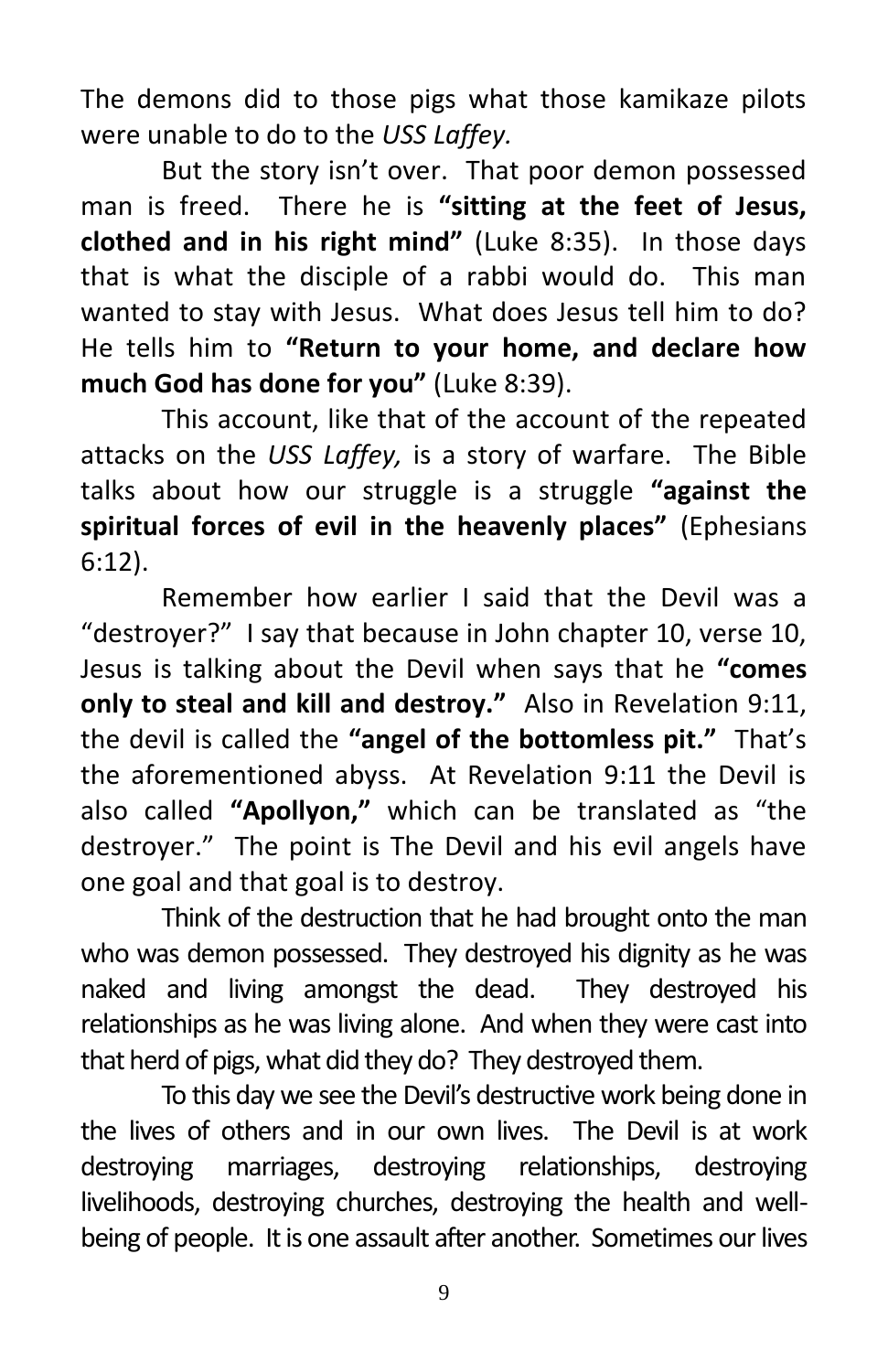feel like that crew of the *USS Laffey* felt as we endure on attack after another.

That's when we need to cling to the Gospel. The Gospel tells us plainly that Jesus came **"to destroy the works of the devil"** (1 John 3:8). While it is true that Devil is a destroyer, the Gospel of Jesus proclaims to us that he has been disarmed and defeated at the cross.

At Colossians 2:15 it says that Jesus has **"disarmed"** the powers of evil. In fact, it saysthat He **"put them to open shame, by triumphing over them."** That is true because Jesus died for our sin and rose again. And so we can cling to Jesus knowing that He has destroyed the Devil's power and He will deliver us from the ultimate destruction that the Devil desires to inflict upon us, the destruction of hell.

And what does Jesus want us to do? He wants us to do what Jesus told that man who had been demon possessed to do. He wants us to return home and tell others what God has done for us.

An example of this is a woman named "Stacy." As a teenager she got deep into drugs and other risky behaviors. Yet, over time, Jesus had His way in her heart. He cast out her demons and she came back to the Church, back to the promises of her baptism, back to the truths of the Bible. And, even though she had burned a lot of bridges in her community and hurt many who were closest to her, she was compelled to go home **"and declare how much God had done for"** her.

Now she is working part time for a church. Besides that she is working for an agency that provides counsel and support to those dealing with addiction and other mental health challenges. The local police, with whom, at one time, she had regular run-ins, are now her biggest advocates. And, at every opportunity she tells her story. It is a story of the hell she went through. It is the story of who God wanted to give her heaven through Jesus.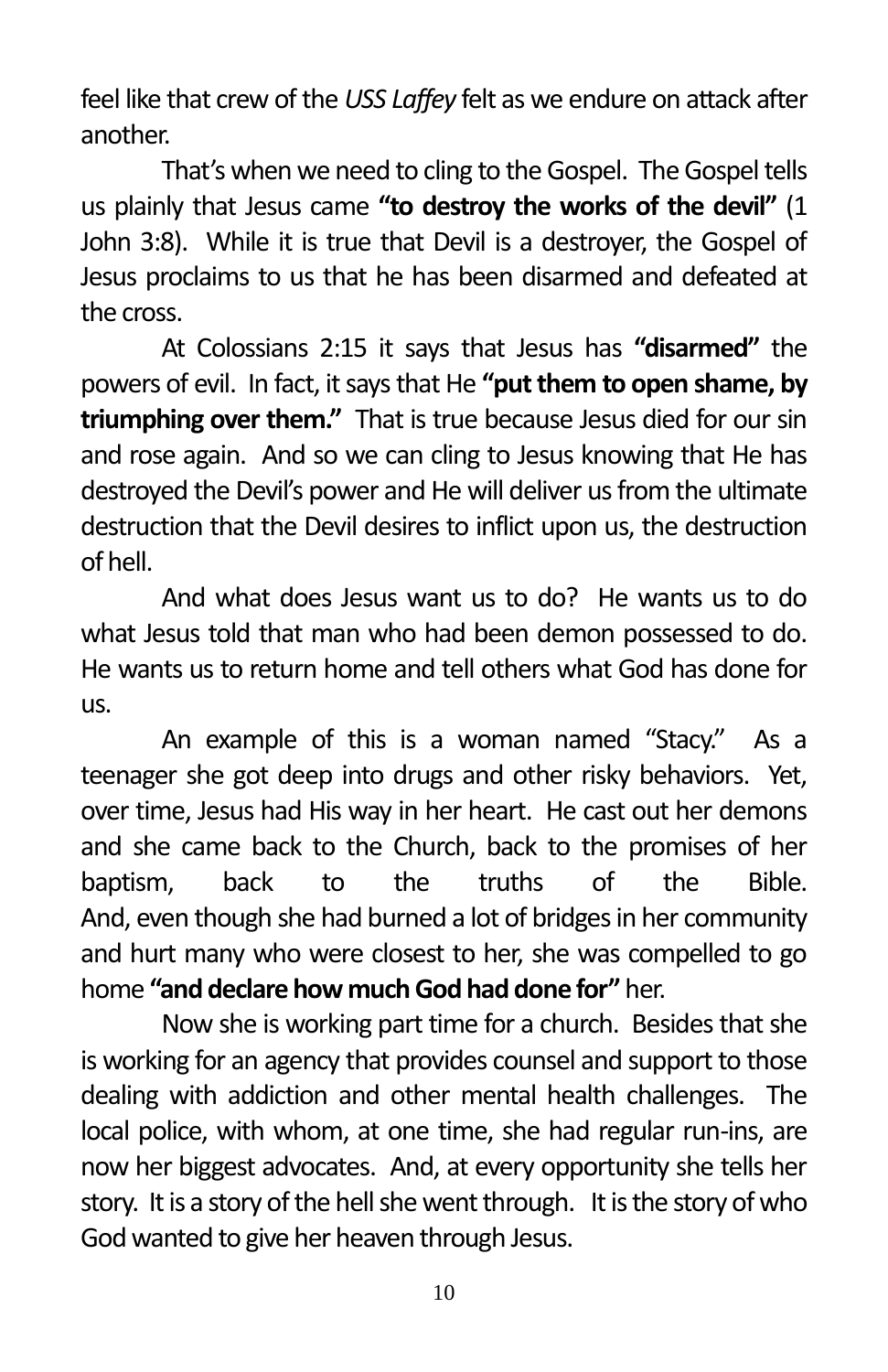That is a story we can tell. It is an even better story than the one told in the book: *Hell from the Heavens* for it is the story of how Jesus has delivered us from the destroyer that we call "The Devil." AMEN

- P The peace of God, which passes all understanding, keep your hearts and minds in Christ Jesus.
- C **Amen.**

## **Prayer of the Church**

O King of kings and Lord of lords, You call out to every nation of the earth seeking repentance and justice, even as they rebel against Your will. Work repentance in all civil leaders. Use them to defend the weak and to punish the guilty, that the Church may have free course to preach the Gospel.

Gracious God, Your Son sent the man formerly possessed by demons to declare how much God had done for him. May Your Church also, rescued from the snares of the devil, proclaim how much Jesus has done for us.

Compassionate Father, from whom all fatherhood is named, we give You thanks for earthly fathers. Give them confidence in their station and zeal for their task to care for their families faithfully. Make them examples to their children of godly life and love of Your Word. Bless their work of bringing up children in the fear and instruction of the Lord, and give them the comfort of Your absolution over all their shortcomings.

Almighty God, You have established governments and institutions for good order and our well-being. Guide and grant wisdom to leaders and citizens. Give peace, security and good laws to our own country, our cities and our **communities**